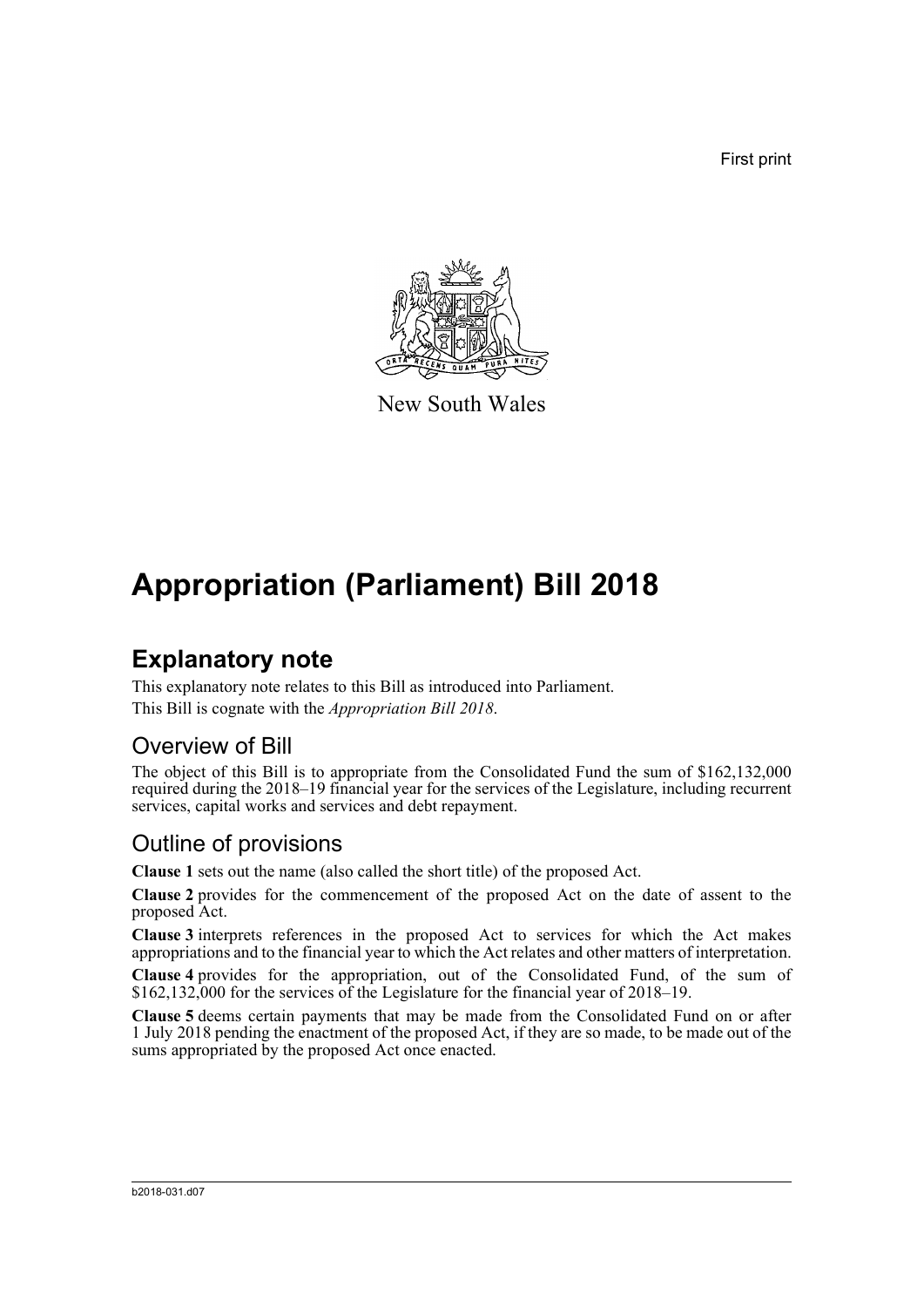First print



New South Wales

# **Appropriation (Parliament) Bill 2018**

## **Contents**

|   |                                               | Page |
|---|-----------------------------------------------|------|
|   | Name of Act                                   |      |
| 2 | Commencement                                  |      |
| 3 | Interpretation                                | ◠    |
| 4 | Appropriation for services of Legislature     |      |
| 5 | Payments authorised on lapse of appropriation |      |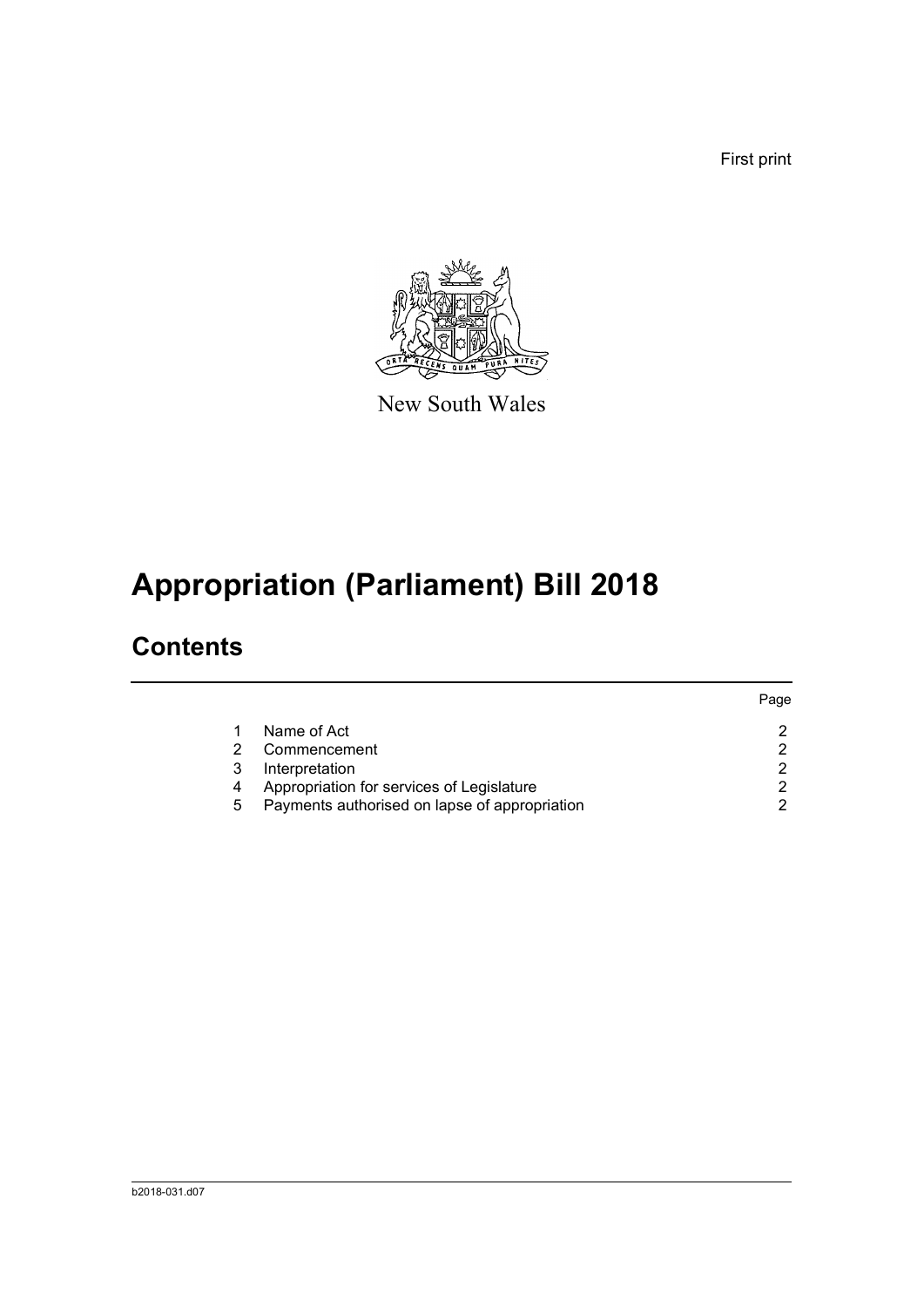

New South Wales

## **Appropriation (Parliament) Bill 2018**

No , 2018

#### **A Bill for**

An Act to appropriate out of the Consolidated Fund a sum for the services of the Legislature for the year  $2018-19$ .